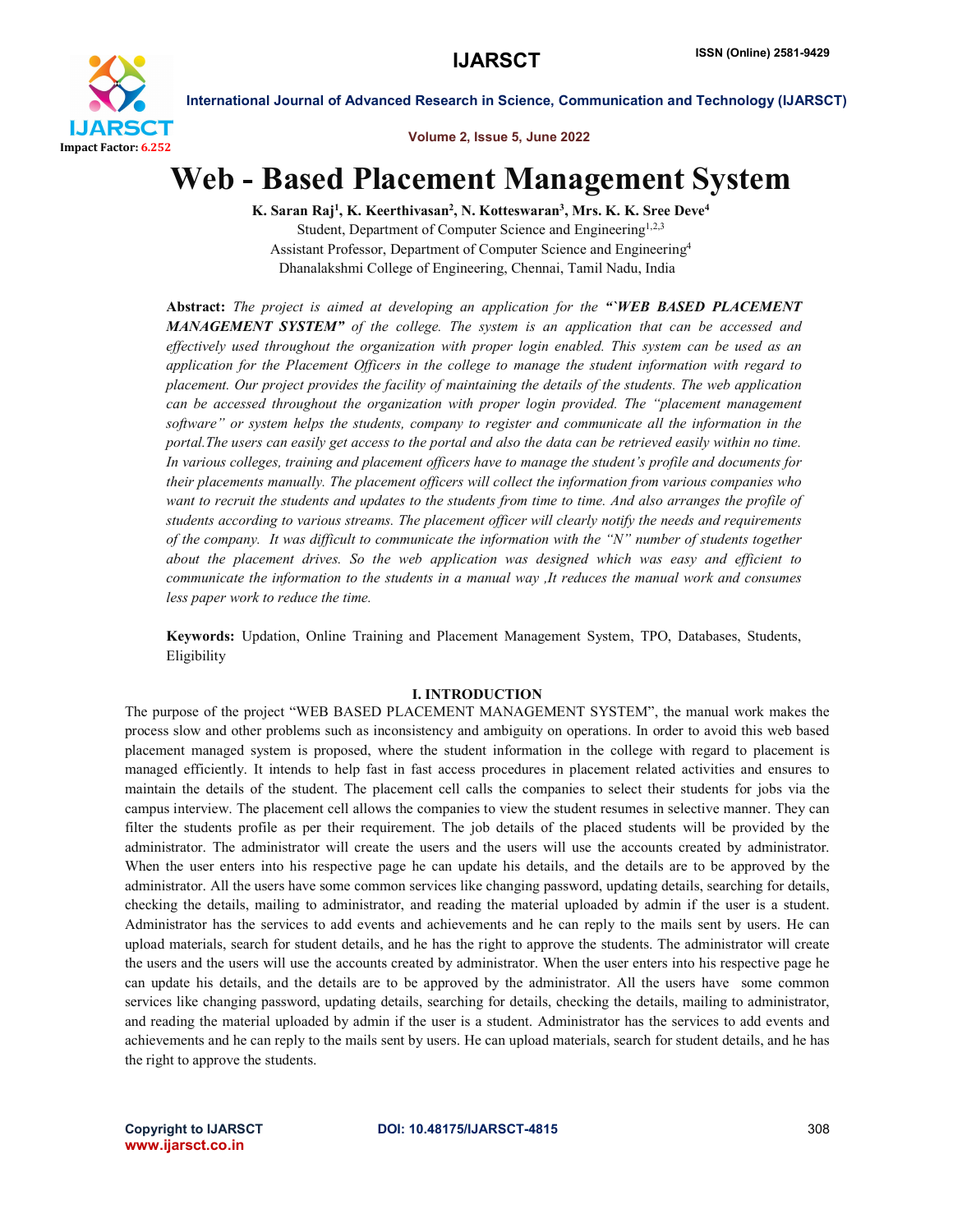

# Volume 2, Issue 5, June 2022

# II. SYSTEM ANALYSIS

# 2.1 Existing System

The existing system describes the features of the previous working model and their drawback. Existing system does all process manually. Placement officers register the information of students. If any modifications or updates are required in the profile of any student, it has be done manually. This is tedious and time consuming, lack of security of data, took more man power, consumes large volume of paper and space. This process is so difficult when number of user's increases. Placement officer and students have to consult each other directly if any information is needed. If any new company come for placements, placement officer and his staff has to search the student details and they have to find the eligible candidates for that particular company placement.

Here searching for eligible candidates takes lots of time. And some times some candidates' details may be missed.some web application available is already is proposed but filtering is not efficient.

# Disadvantages

- It takes so much time for a placement officer to collect students' details and approving the details provided by them.
- **Poor communication between students and placement officer, so here intimating about new placements is a** hard task
- Duplication of files: due to above problems the duplication of records was usual hence data redundancy .
- The records were stored in modified access sheets hence sorting problem.
- Synchronization problem: there were smaller amount interfaces among student and training and placement department
- Less concentrations filtering the data based on salery, Company, cgp, etc,

# 2.2 Proposed System

The proposed pPlacement System management system meant to give more easiness to the users that they can add and retrieve information so quickly. The proposed online training and placement management system is intended to avoid all the drawbacks of existing system. It will add some more features than the existing system. The proposed system is a cost effective way of doing the manual processes done in the existing system, The administrator can view and approve the various application forms. Students can register and view the details. The placement officer can login through HR section view the details of the HR's, placed students, and training details. Our system also help the college to overcome the difficulty in keeping records of hundreds of students and searching for a student eligible for recruitment criteria from the wholething. It helps in effective and timely utilization of resources. The project facilitates user friendly, reliable and fast management system. The placement officer itself can carry out operations in a smooth and effective manner. They need not concentrate on record keeping. The college can maintain computerized records thus reducing paper work, time and money.

# Advantages

- It manages the details of student records, placement training, different placements happening in and out of the college.
- It gives more security to data, ensures data accuracy, reduces paper work and save time
- High-quality placements bring good benefits and positive impacts on students as well as for the colleges.
- The project facilitates user friendly, reliable and fast management system. The placement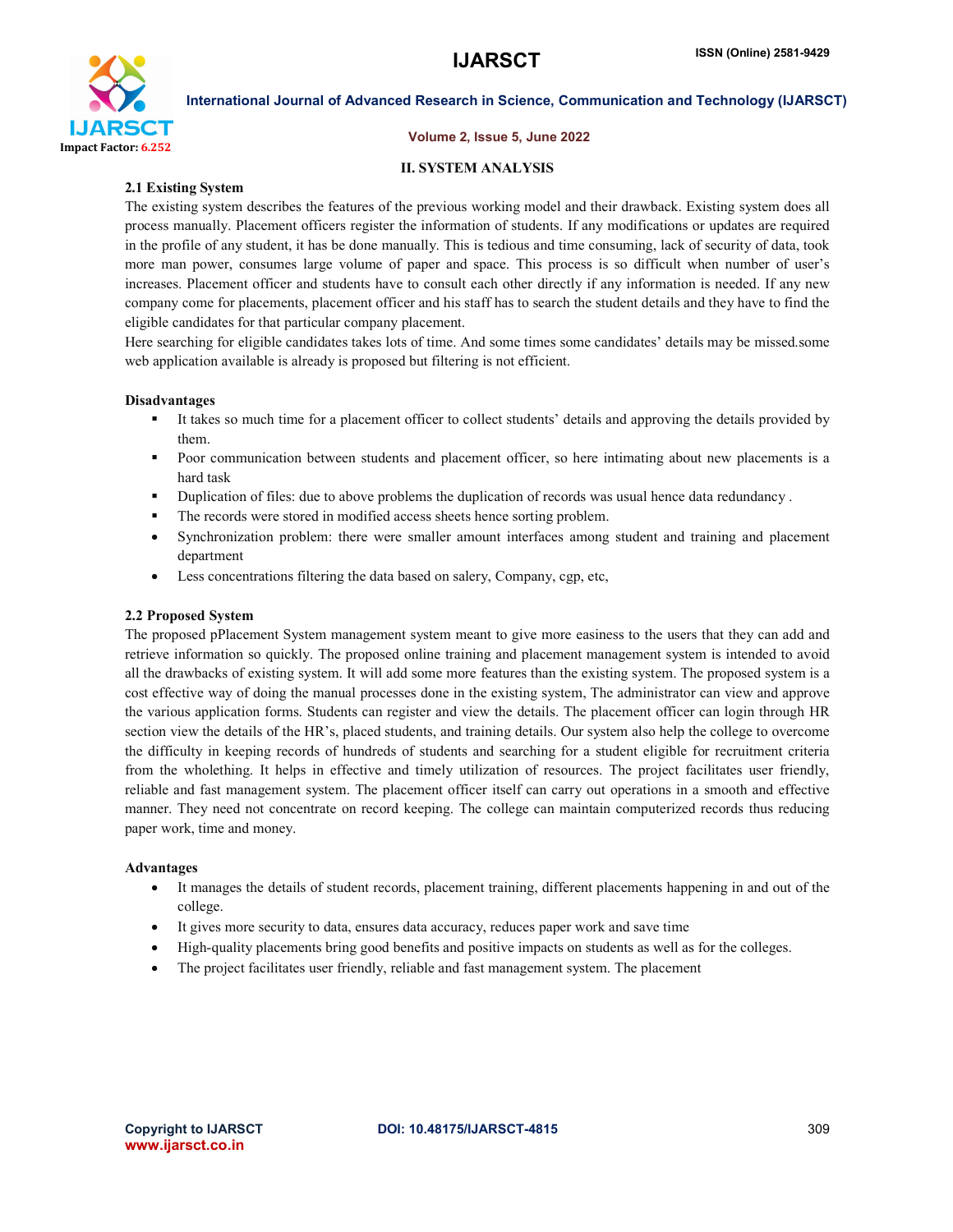

# Volume 2, Issue 5, June 2022

#### User View Profiles User Registratio n Login User details Company details View More Company  $\rightarrow$  Login  $\rightarrow$  AddCom pany ViewCo mpany Compan y detail Admin  $\longrightarrow$  Login  $\longrightarrow$  User detail Placement data Filter username Filter by college Filter **Company** Filter Resume upload towebsit e Filter by department Filter by salary

### III. SYSTEM ARCHITECTURE

### 3.1 Modules Description

### A. Admin Module

The training and the placement officer is the administrator in the system. The administrator plays an important role in the project. In this module admin will login through username and password, once he logins he will be directed to the dashboard where he gets the complete details of every student of different courses and departments. The admin can add the newly added courses, departments and also can add new batch. The admin can also view the completelist of courses, departments, and batches. The admin can filter the students according to his needs through the search option, for example if the admin requires the student whose aggregate is greater than 65% in BE and greater than 70%in PUC . The admin is provided the option of search in which he can search the students using the name, mobile num,, Email, and registration ID, The administrator also has the option of sending the templates to the students, it's like if the student is eligible to the drive a template is sent to the students email with a unique registration ID. Admin can manage the training programs conducted in the college. Admin is also able to analyze the placement activities of each student.

### B. Requirements Analysis

Requirements analysis is the process of defining what the user requires from the system and defining the requirements clearly and in an unambiguous state. The outcome of the requirement analysis is the software developing activities. Thus it deals with understanding the problem goals and constraints. This specification part mainly focuses on what had been found during analysis. A requirement is a relatively short and concise piece of information, expressed as a fact. It can be written as a sentence or can be expressed using some kind of diagram. Requirements are divided into two major types functional and nonfunctional.

### C. Student Module

Every student is given a default username and password, using this he/she can enter the system. Students can fill the necessary details like 10 th grade etc. if interested, students can register for the upcoming drives. The student is also able

www.ijarsct.co.in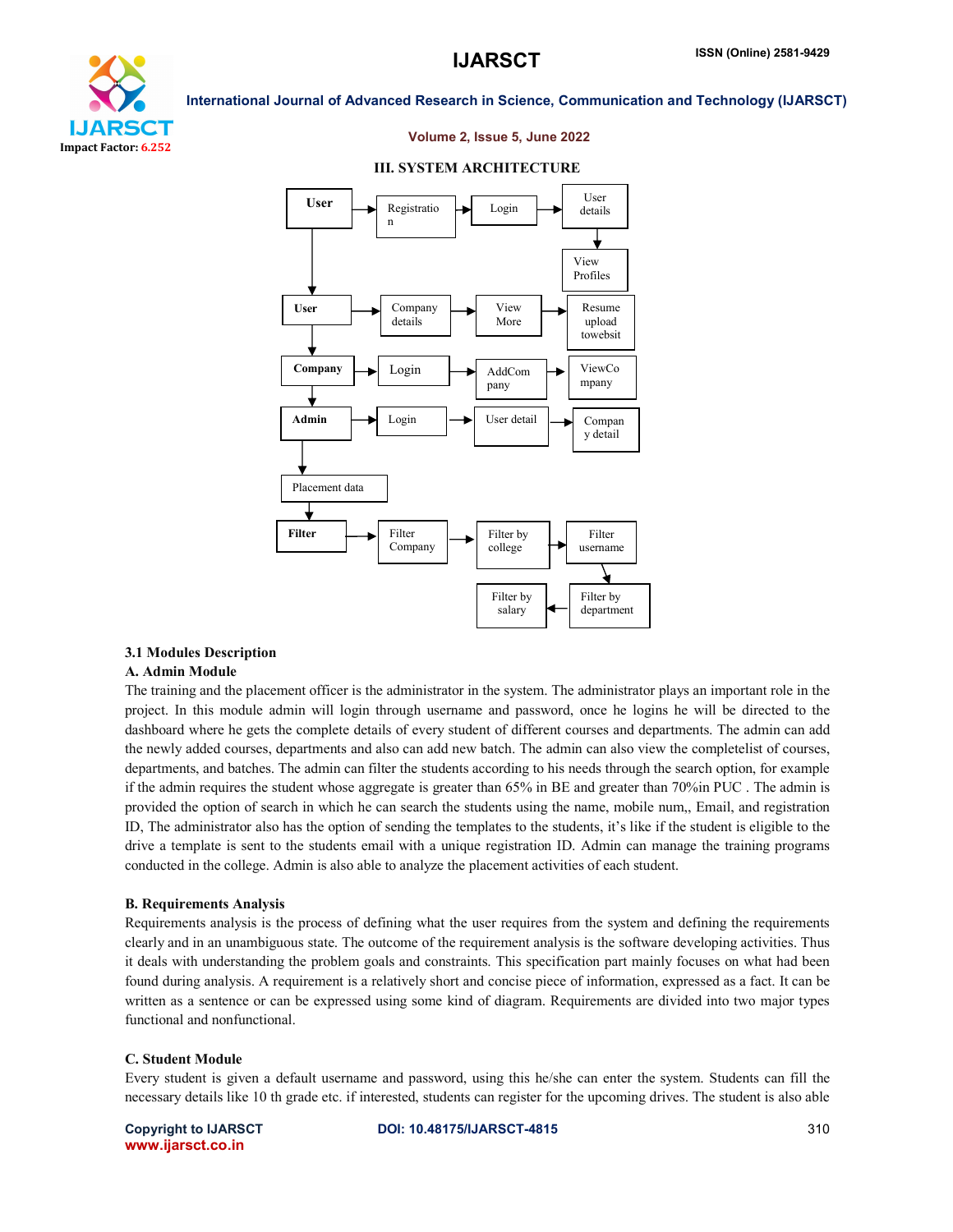

# Volume 2, Issue 5, June 2022

to attend the online aptitude test being conducted in the system. Based onthis aptitude test and other criteria the placement probabilities of a particular student is been predicted. In this module, creation of student input records about academic career from SSLC, HSC and all semester with facilities to modify therecords and viewing changed records.

# IV. OUTPUT RESULTS

. . . . . REAR ENGINEERING  $\frac{60}{100}$   $\otimes$   $\otimes$   $\otimes$   $\frac{10}{10000}$  $Q =$  $\circ$ **SONSONS**  $O<sub>B</sub>$  $e^x$  $\bullet$ 

Company Details

Home Page

 $\bullet$  0 0 **Add Company De** Company nan **BOB Deserson FORES**  $\sim$   $\frac{845}{1075}$   $\approx$   $\infty$   $\frac{135}{104332}$ 

## Admin Login Page (Management)



Student Registration



www.ijarsct.co.in

## Copyright to IJARSCT **DOI: 10.48175/IJARSCT-4815** 311